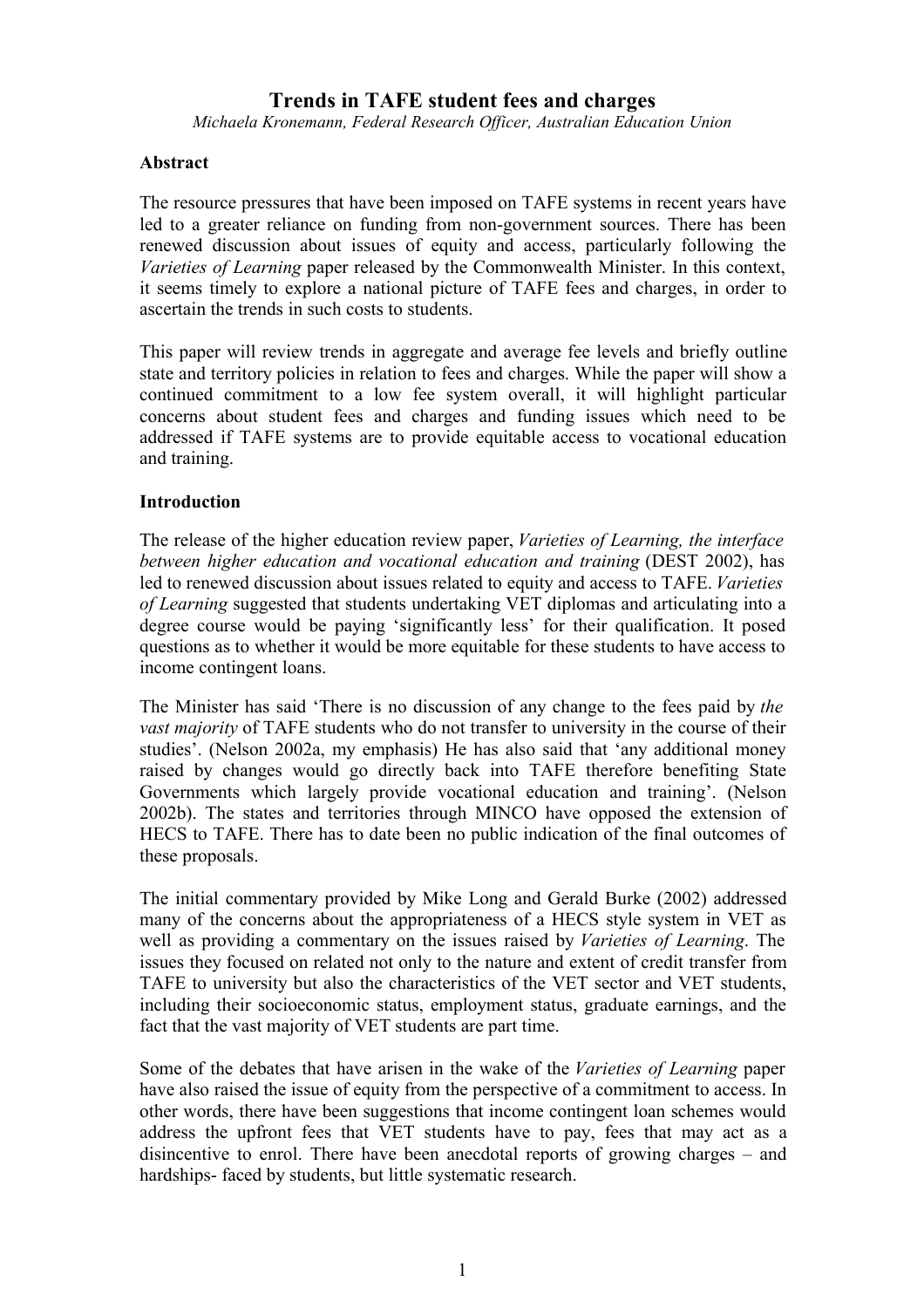Underlying all of these issues is the more fundamental one of governments' responsibilities in funding the public VET system, in providing both young and mature aged citizens with access to vocational education and training. The public TAFE system has faced some years of critical under-funding, largely due to government withdrawal during a period of rapid expansion.

As the Victorian TAFE Association said in their response to the *Varieties of Learning* paper:

'*If the cost of learning through the publicly owned TAFE system is kept within the reach of those it is structured to serve, then there is no necessity for a recovery system of the magnitude of HECS. Equally, if the level of public support for, and participation in TAFE is matched by a similar level of fiscal support from government, there would be no need to even consider increasing the burden on learners to fund their education. (VTA 2002)'*

In this overall context, it has seemed timely to actually investigate the fees and charges that apply in TAFE across the states and territories and to ascertain the degree to which they have been increasing. This is particularly appropriate given the critical underfunding of the expanding VET system.

#### **Resource pressures**

Since 1997, which was the last year of the previous growth funding regime, the Commonwealth contribution to VET revenue has been declining, as a result both of budget cuts and then the funding freeze of 1998-2000. Even with the reintroduction of some growth funding in the 2001 ANTA Agreement, the total Commonwealth allocation of \$912.9m in 2001 was \$34.3m less than in 1997. The states and territories collectively provided a total \$220.7m more than in 1997. (NCVER 2002a)



Over the same period, enrolments increased by 298,000, or over 20.4%. (NCVER 2002b) Unit costs per weighted AHC fell by 16.3% in real terms. (ANTA 2002)

In the context of these resource pressures, there has been a growing reliance on alternate sources of revenue.



NCVER Financial Data Statistics, 2002 & earlier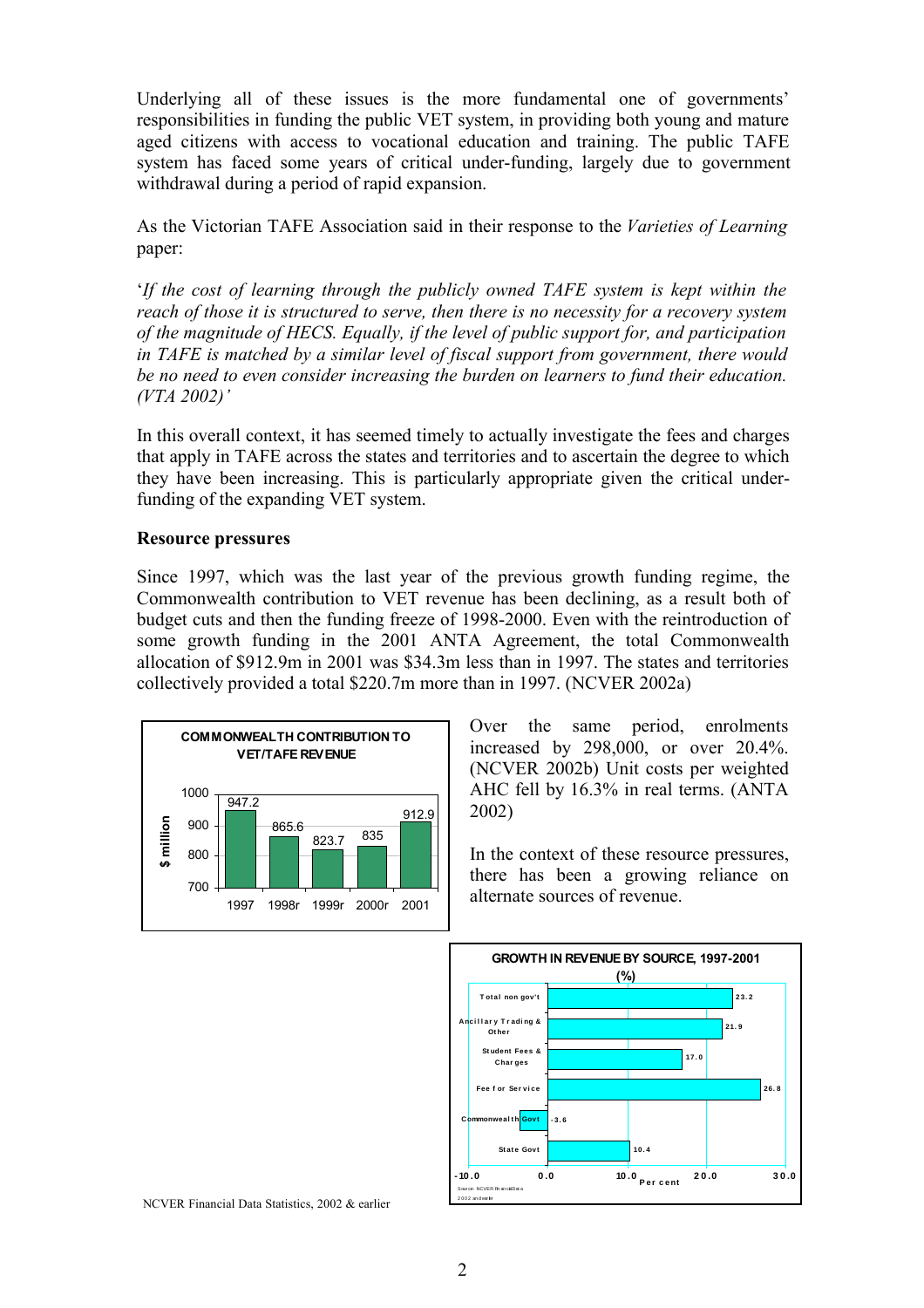# **Aggregate student fees and charges**

As a proportion of total VET revenue, student fees and charges have risen from 4.1% in 1997 to 4.4% in 2001. (NCVERa)

In contrast, fees and charges in the university sector provided 15% of revenue in 1997, with HECS providing a further 15%. (Borthwick 1999)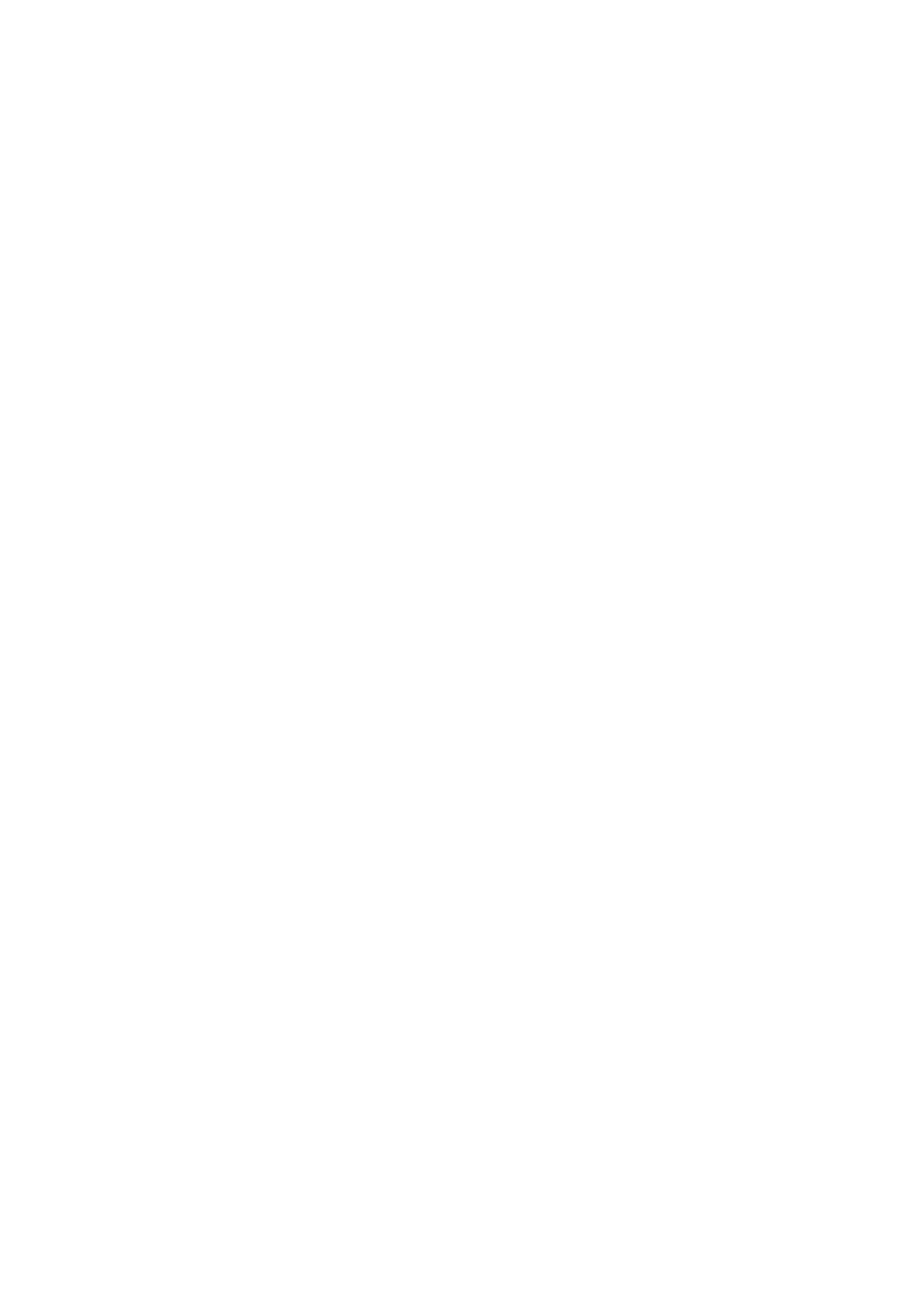From 1997 to 2001, the Commonwealth contribution to recurrent revenue fell from 25% to 22.1% as a proportion of total VET recurrent revenue, while fee for service activity increased from 9.3% to 10.8% and ancillary trading/other from 5.5% to 6.1%.

In other words, Commonwealth funding fell by 3.6%, compared to an increase of 10.4% in revenue from state/territory governments. This is despite the increase in 2001 as a result of the restoration of some growth funds. In total, revenue from government sources increased by 6.1%, from \$3073.6m to \$3260m.

Revenue from total nongovernment sources increased in nominal terms by 23.2%, from \$670.4m to \$879m. While student fees and charges increased by 17% over that period, fee for service activities increased by 26.8% and ancillary trading/other by 21.9%. (NCVERa)

Other forms of nongovernment revenue have increased at a greater rate than has been the case for aggregate student fees and charges, but all grew faster than government inputs.

From 1997 to 2001, the total revenue from student fees and charges increased from \$155.7m to \$182.1m, an increase of around 6.4% when adjusted for CPI movements. (NCVERa)



NCVER *Statistics Financial Data*; ABS

#### 1350.0 for CPI

#### **Average fees**



.NCVER *Statistics Financial Data*; ABS 13500 for CPI

Over the period 1997 - 2001, both VET enrolments and AHC delivered have increased substantially. A more useful measure of the movement in student fees and charges is the average student fee per AHC delivered.

In

actual money terms, the average student fee has fallen from \$0.52 per AHC in 1997 to \$0.48 in 2001. When adjusted for CPI, this is a fall of around 15.8% in real terms in the average fees charged per AHC. (NCVERa: ABS 1350.0)

In 1997, fees varied between \$0.51 per AHC to \$1.75 per hour for short courses, with additional student services/administration charges ranging from \$10 to \$150 per year. Most states have a cap on annual fees. (Borthwick 1999)

Average fees and charges per full time equivalent student in TAFE were around \$400 in 1997, while the average across all students, including those doing short courses, was \$100. (Borthwick 1999)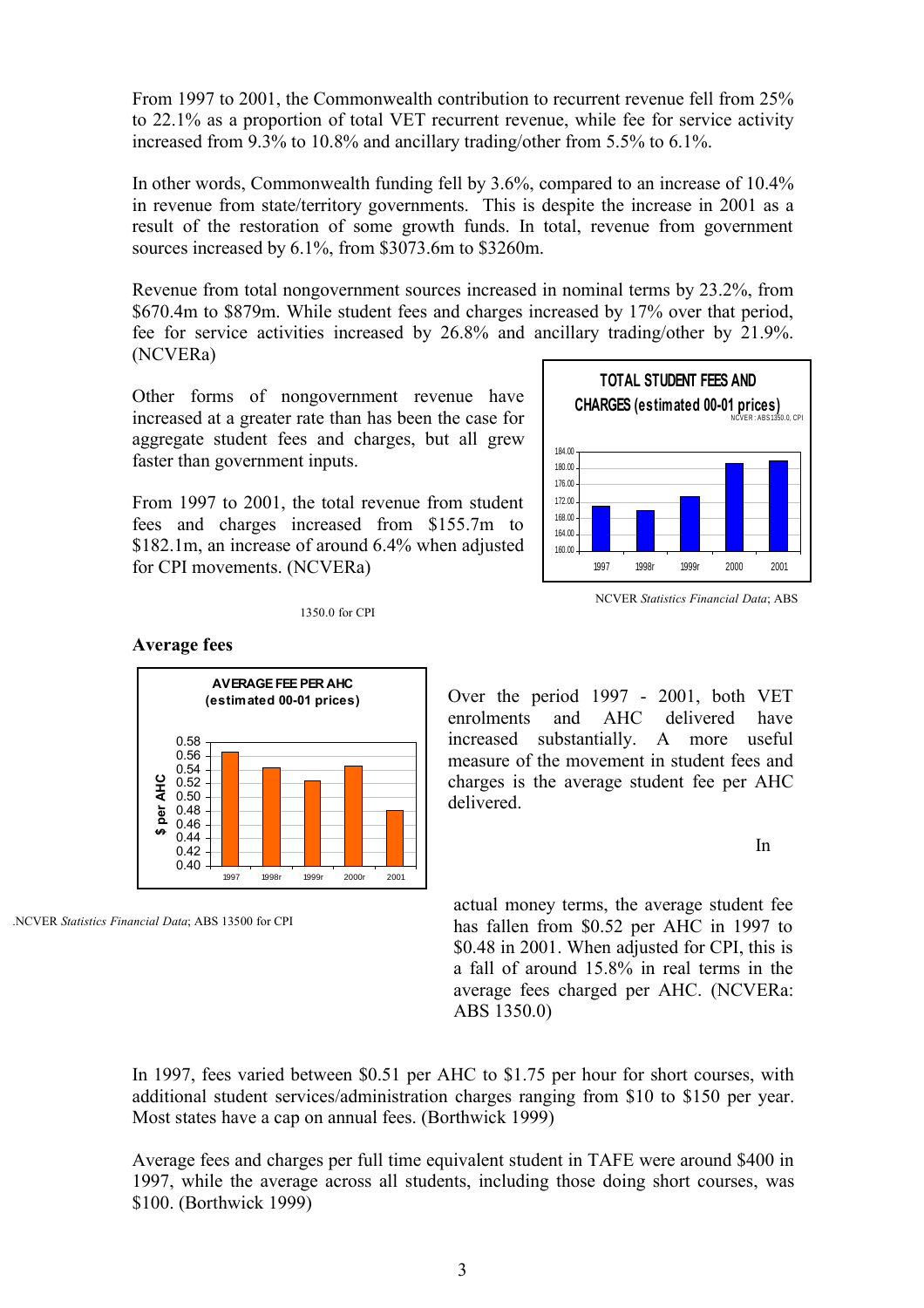Only 9.5% of VET students are full time equivalent (ie have a load of 540 hours or more). (NCVER 2002) These average figures take fee concessions and exemptions into account, so students who do pay fees would pay somewhat more than this. Given the lack of significant movement in total fees, these figures have probably not changed all that much. Borthwick (1999) noted that a relatively high proportion of students in TAFE, at least 20-30% in many states, access fee concessions or exemptions.

In contrast, the HECS contribution for full time university students in 1999 ranged from \$3409 to \$5682 per annum, with the average upfront payment around \$3150 per annum. In addition, student or general services fees ranged from \$100 to over \$400. (Borthwick 1999)

There is little information about fees charged by private providers, but Borthwick (1999) notes that anecdotal evidence suggests fees for a one year course range from around \$5,000 to \$10,000.

## **System policies regarding fees and charge**

Each state/territory TAFE system determines its own fee arrangements and determines the level of cost recovery that fees provide. The fee policies discussed below refer to centrally funded/profile courses and charges related to fee for service courses are outside the scope of these policies.

## *Tuition fees*

All systems charge a form of tuition or administration fee to TAFE students. With the exception of NSW, which charges a flat fee, the tuition fee is calculated on the basis of an amount per nominal curriculum hour. The fee per nominal hour is a flat charge in all other systems apart from South Australia and the ACT, and varies from \$0.70 in the Northern Territory (NT University only) to \$1.50 in Tasmania. South Australia charges a differential fee per nominal hour for each course, according to a schedule. Charges for Cookery courses in South Australia, for example, vary from \$2.45 to \$3.30, while Small Business is charged out at \$2.15 per hour: some course fees are higher. In the ACT, fees are based on billing points and the number of nominal hours per billing point varies.

The majority of systems have capped the level of student tuition fees payable in any calendar year or semester. In Victoria, students will pay a maximum of \$500 in a calendar year, with lower caps for apprentices/trainees (\$290), VCE students (\$420) and others. In Tasmania, the maximum is \$900. In Queensland, the cap of \$672 relates to a program of study with BSSSS subjects at \$43 per semester. In Western Australia, there is a cap of \$420 per semester. The flat rate in NSW depends on both the level and length of the course and is \$690 for Associate Diploma ( now called Diploma under the AQF) and above courses, and \$250 for other courses that are longer than a semester.

No cap is indicated for South Australia, ACT and the Northern Territory University however their price regimes lead to different levels of fee for a full time student. In the ACT, a student enrolled over two semesters in a full time course (540 hours) would pay tuition fees of around \$648, while a student at NT University would pay \$378. In South Australia it would depend on the course; a Small Business course, for example, would cost \$1161 for 540 hours.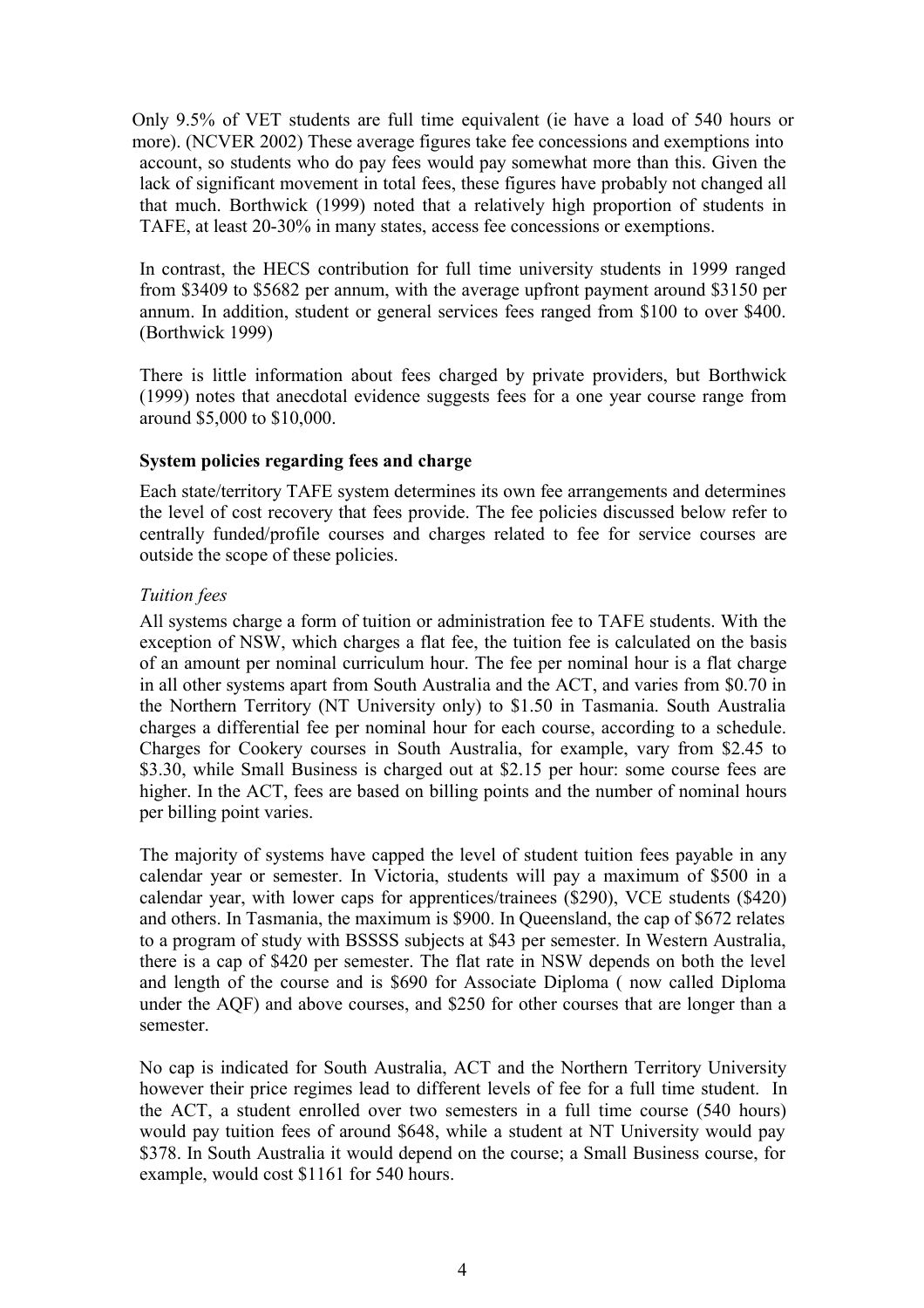## *Other fees and charges*

The level of tuition fees is related to two other issues: the other fees and charges imposed in addition to the base tuition/ administration fee and the range of exemptions and concessions available to students.

In Tasmania, for example, the maximum tuition fee appears at first sight to be higher than most others. However the Tasmanian fee generally includes all material costs except 'add-ons' (such as acquisition of licences). Students may be required to purchase uniforms, tools etc which will remain their property. In a small number of courses, such as photography or jewellery, materials fees are charged but arrangements are in some instances made with private companies to sell these at concession rates.

Likewise, in South Australia no materials fees may be charged, but students may be required to purchase tools, uniforms etc that remain their property.

In Queensland there is a student services fee of \$0.20 per nominal hour, with a cap of \$158.20. This effectively brings the base administrative charge (tuition fees and student services charges) up to \$1.05 per AHC. Essential basic materials required to complete the study and off-campus activities detailed in the curriculum must be provided without additional cost. Anecdotal reports indicate that it is routine to charge for class notes. In Business Studies type courses, for example, this leads to additional charges of around \$5 per unit on average, but can be up to \$30-\$40. While the requirement to provide essential materials without additional charges means that, for example, food is provided for cookery classes and wood for woodworking classes, in general the practice is that if students get to take the product they have made home, they are required to pay for the materials.

In Victoria, goods, materials and excursions may be charged to students at no more than actual cost and any charge for student services/amenities must make provision for hardship exemptions. Anecdotal reports indicate that a student amenities fee of \$0.20 per hour is fairly standard for on-campus courses. Student amenities fees are charged for those students paying a minimum fee, which in effect, leaving aside extreme hardship exemptions, would make the real base cost for a full time student on general concessions something around \$150.

In NSW materials charges are imposed for some courses, students must purchase uniforms, tools etc and there is provision for payment of Student Association membership. Anecdotal reports here indicate that in some cases, cross subsidies are applied to ensure that, for example, students in prevocational courses do not have to pay materials charges.

In Western Australia, there is also provision for materials charges and an enrolment charge of \$20 per semester. At NT University, some courses have a materials fee and students are charged a student amenities fee up to a maximum \$224 per year.

The ACT has no cap on tuition fees and allows for a range of other mandatory fees and charges. These include materials fees (averaging around \$95 but up to \$240), internet access fees (\$25), student services (CITSA) fees (\$58 for a year), excursion fees, as well as tools, uniforms etc. In addition, required text book lists can add significantly to the cost for students. For example, a Certificate III course in Business (Administration) of around 460 hours per semester (about 25 hours per week) would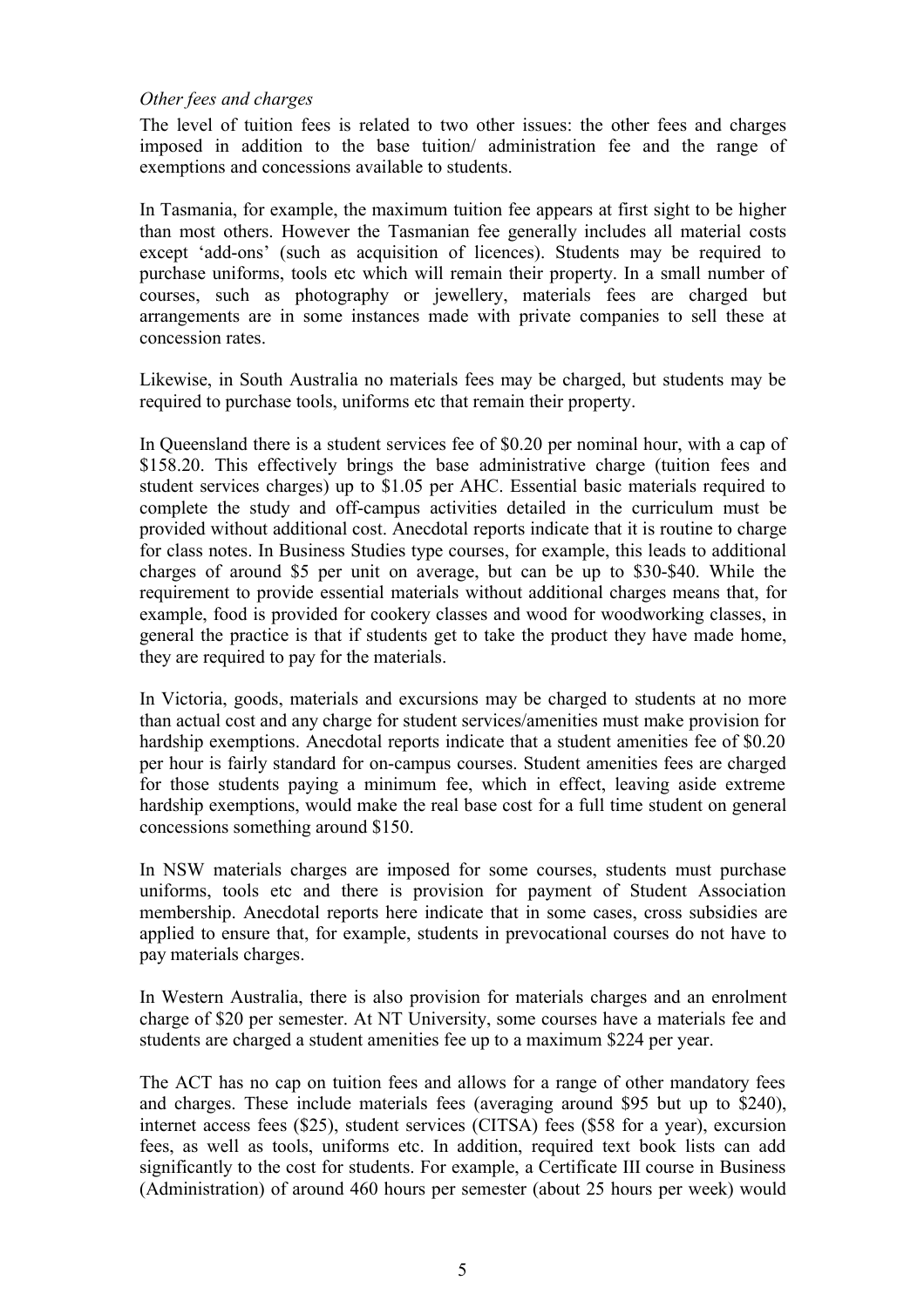incur total fees (tuition and other charges) of \$631 per semester. Textbooks could add around \$175-300 to that cost. If the ACT course were 540 hours for the year, the total cost (including \$40 Material fees eg for Business Administration) would have been \$806, in itself not so different to the level of fees charged elsewhere.

The real difference for the ACT and South Australia is that the absence of a fees cap means that the overall fee levels can be significantly higher than they would be in other systems, particularly for those courses with a heavy load. Taking into account other fees and charges which apply, such a high load course (920 hours) over two semesters would cost significantly more in the ACT and South Australia. (While the NT University also has no cap, the hourly fee charge is low.) However, only 9.5% of students study full time and 540 hours would be more common as a definition of full time study than the current example.

|                  | 920 hours load | 540 hours load                         |  |
|------------------|----------------|----------------------------------------|--|
| ACT:             | \$1222         | \$766 per year $\&$                    |  |
|                  |                | materials charges                      |  |
|                  |                | <i>(assumes 1 Billing Point)</i>       |  |
|                  |                | is $5$ NHS)                            |  |
| South Australia: | \$1978         | $$1161$ per year (assumes \$2.15 p.hr) |  |

This is in contrast to the costs that would apply in other systems. The total ACT additional charges come to around \$160 per annum (if one included \$40 materials costs) so could perhaps provide a rough indicator of possible additional costs:

| New South Wales:   | \$250 plus materials charges<br>and possible Student | \$250 plus materials charges<br>and possible Student |
|--------------------|------------------------------------------------------|------------------------------------------------------|
|                    | Association membership                               | Association membership                               |
| Victoria:          | \$684 plus materials charges                         | \$608 plus materials charges                         |
| Queensland:        | \$830                                                | \$567                                                |
| Northern Territory | \$868 plus possible materials                        | \$602 plus possible materials                        |
| University:        | charge                                               | charge                                               |
| Western Australia: | \$880 plus possible resources                        | \$661 plus possible resources                        |
|                    | charge                                               | charge                                               |
| Tasmania:          | \$900 inclusive                                      | \$810 inclusive                                      |

For a full time TAFE student with a 540 hour load outside NSW, the total fees and other charges if paid in full would in most systems be in the order of something around \$600-\$700; it is worth noting that 34.4% of all TAFE clients are in NSW, where maximum fees are considerably lower than this. For 90% of TAFE students the annual fee burden would be substantially lower given that their course load is, on average, around 200 hours rather than 540 hours. As Borthwick (1999) indicated, the average fees and charges paid by TAFE students are more like \$100.

It should be noted that the effect of differential nominal hours for the same course can result in higher fees in some states.

The AEU is currently seeking to investigate the materials/resource charges and additional costs that students face, such as tools and books, across a range of courses. In Business Studies, for example, responses across a number of systems indicate materials charges of anything from nil to about \$50. Books for such courses could add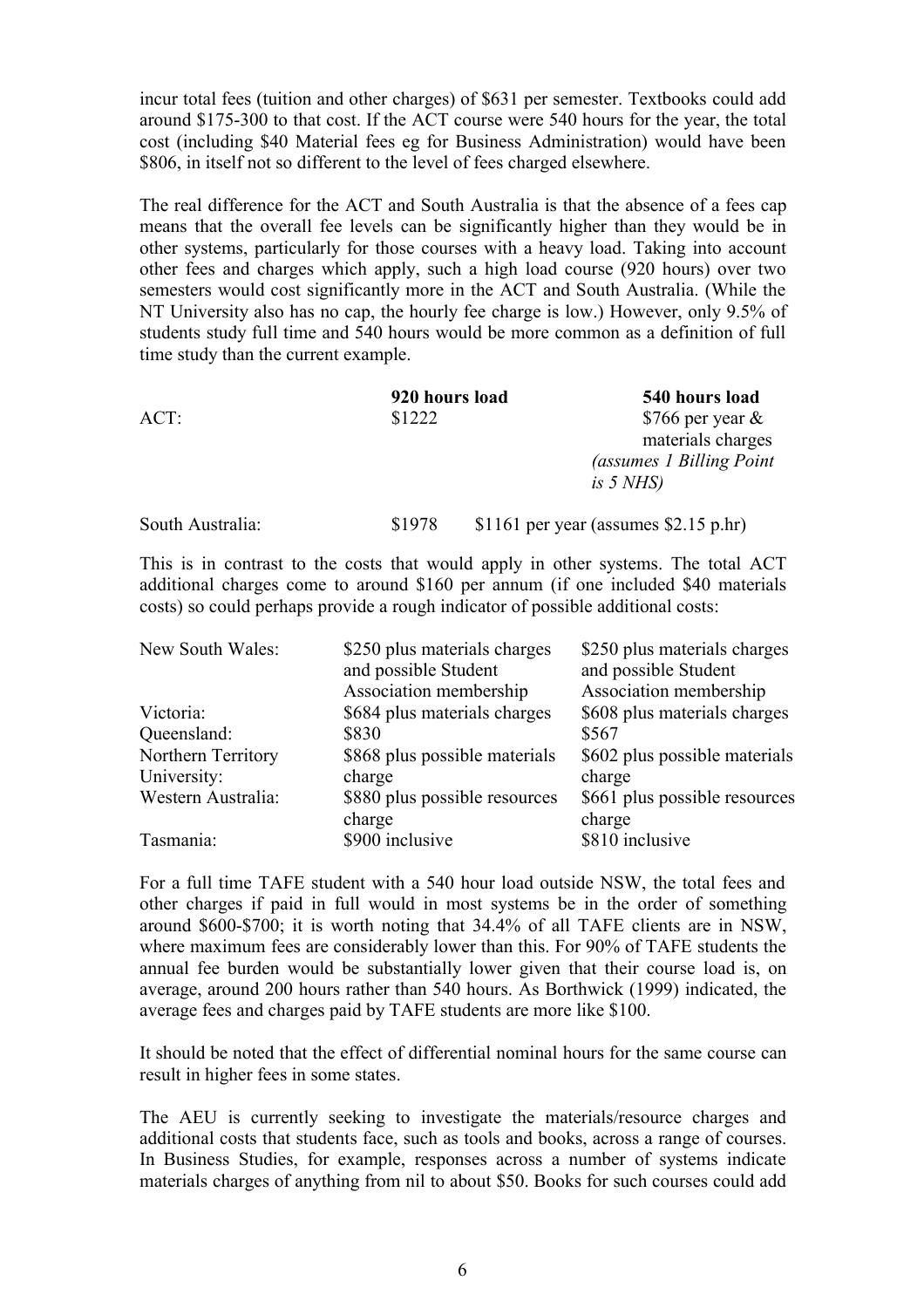\$200-\$300, as the ACT example cited earlier indicates, and part of the issue would be whether they are available on loan.

The cost of tools and uniforms has always been part of trade/apprenticeship-based subjects. In a couple of examples from a Certificate III in Carpentry and Joinery, materials range up to \$80 a year, with about \$100 in clothing and equipment and about \$60 -\$90 in books and related costs. A Hospitality (Cookery) course might require \$400-\$600 for tools and uniform plus any books, although the tools would last throughout an apprenticeship and into working life.

It is perhaps worth noting, as Borthwick (1999) does, that the 1997 Senate Inquiry, *Not a level Playground: the private and commercial funding of government schools*, estimated that senior students in government schools pay an average of \$200 for equipment, materials etc, excluding voluntary contributions and the cost of uniforms and the like. The Brotherhood of St Laurence estimated that parents pay about \$800 a year in contributions and levies for a secondary school student. (Borthwick 1999)

#### *Exemptions and concessions*

As Borthwick (1999) noted, in many states at least 20%-30% of students receive fee exemptions or concessions on the basis of financial need.

In general, these are provided to recipients of a range of Commonwealth allowances and benefits, including AUSTUDY and other student allowances, and people with Health Care, Pensioner Concession and Veteran Affairs Pensioner Concession cards. They also apply to certain targeted equity groups, such as Aboriginal and Torres Strait Islander students. Fee concessions and/or exemptions in some cases apply to tuition fees only, in others they also apply to other fees and charges such as student services fees.

Either concessions or exemptions also apply for a range of particular courses, variously including literacy and numeracy courses, ESL, prevocational courses and courses specifically for targeted equity groups.

While the South Australian concessions (apart from low fee courses such as prevocational courses) are only set at \$0.40 per hour, in general fee concessions for individuals and particular courses range from 50% (as in the ACT) through to full exemption from fees for some students in NSW, Queensland and at Northern Territory University. In addition, other systems, such as Victoria, South Australia, Queensland, Victoria and Western Australia may waive all fees in the case of extreme financial hardship. In some cases students receiving fee concessions will still be required to pay a student amenities charge.

In the ACT, student loans of \$200 are available from the CIT Student Association and there are also, as in South Australia, some scholarships made available. In a number of systems there are arrangements which enable students to pay fees by instalment.

It is worth noting that even if concessions reduce the level of fees and charges significantly, even relatively modest amounts can be a burden for students facing extreme severe financial hardship. There are also 'hidden' costs relating to access, such as transport, particularly in rural and remote areas.

#### **Fee for service courses**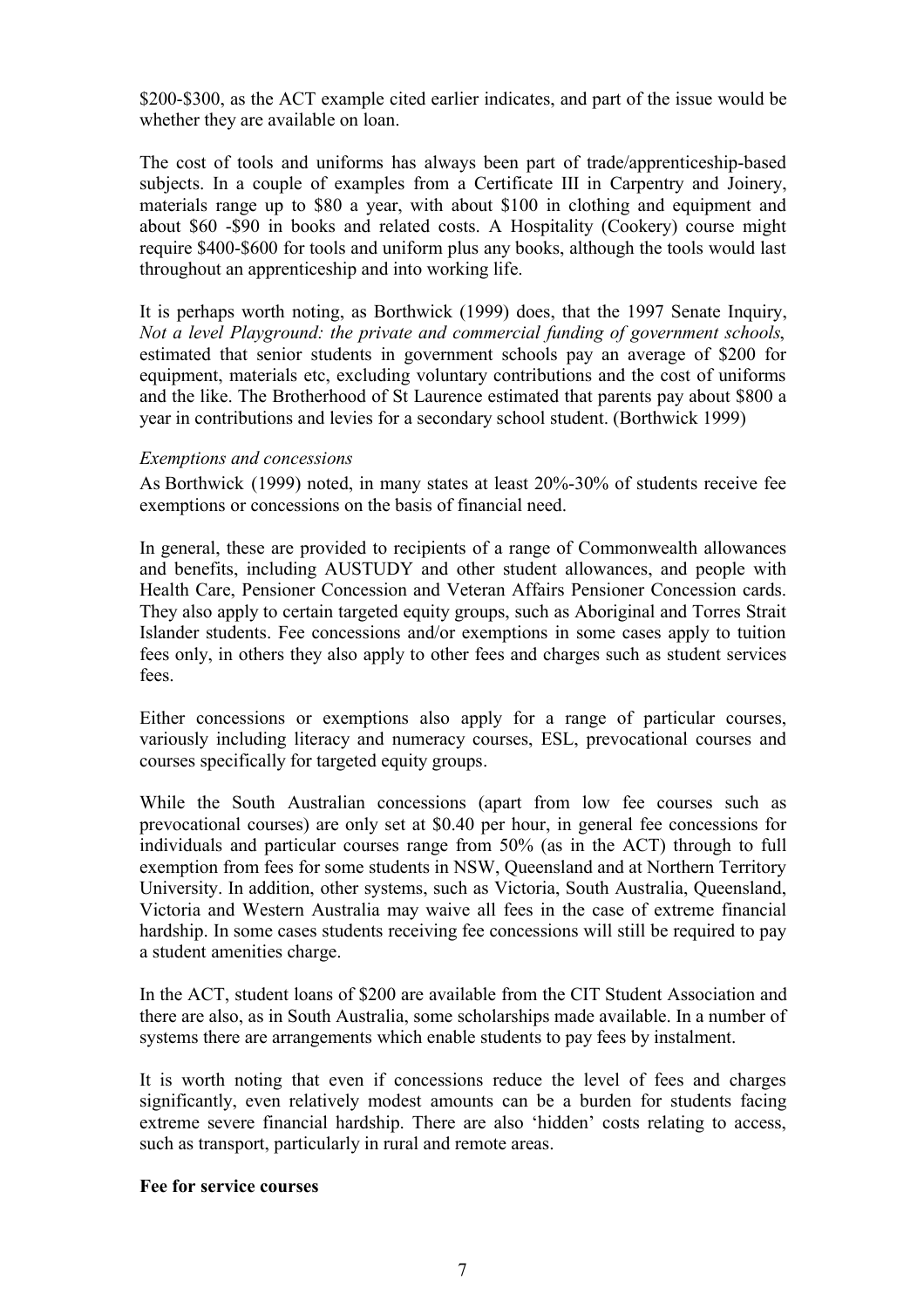The vast majority of students enrolled in centrally funded or profile courses face fees and charges which are capped, with exemptions available to those students suffering severe financial hardship. However the resource pressures on TAFEs across Australia have led to a growing reliance on fee for service students.

In 2001, 11.1% of total subject enrolments were on a fee for service basis. While 1.1% of subject enrolments in the Northern Territory were on a fee for service basis, this was true for 7.7% of subject enrolments in NSW and 17.1% in Victoria.

In revenue terms, fee for service activities provided 10.8% of recurrent revenues across Australia in 2001, ranging from 2.2% of revenue in the Northern Territory to 21.1% in Victoria. (NCVERa)



Some of the concerns that have been expressed regarding fee levels may reflect the growth in fee for service programs. Outside the profile frameworks, these enrolments are not subject to the policies that provide limits on fees and charges and concessions and exemptions for students facing hardship.

There is little public information available about enrolments in fee for NCVER 2002b

service courses and the extent to which, for example, they represent courses negotiated with and paid for by enterprises

on behalf of their employees. Anecdotal reports from teachers indicate that individual students for whom there are no profile places are studying on a fee for service basis. It has been suggested that fee for service places are often provided to augment inadequate numbers of places provided within state profiles. In some cases, these students are sharing a class room with other students who, being within the state profile, have access to the limits and concessions within their system's fees policy. There are indeed some anecdotal reports suggesting that in some TAFE Departments, a certain proportion of fee for service/commercial students must be enrolled in particular courses. In some cases, courses offering national accreditation are bringing in considerable revenue and are charged at commercial rates.

Some teachers report going to considerable effort to arrange traineeships for their students so that they do not have to pay fees commensurate with fee for service charges.

There are around 40,000 potential students who are unable to gain a TAFE place each year. The fee for service enrolments are at least in part an additional and invisible form of unmet demand, where the full costs of enrolments are transferred from government to individual students. Where this occurs it leads to substantial inequity between students and imposes a considerable burden on some. The obvious answer is to ensure that funding for TAFE is increased to enable a reduction in fee for service activities.

#### **Comparative public support**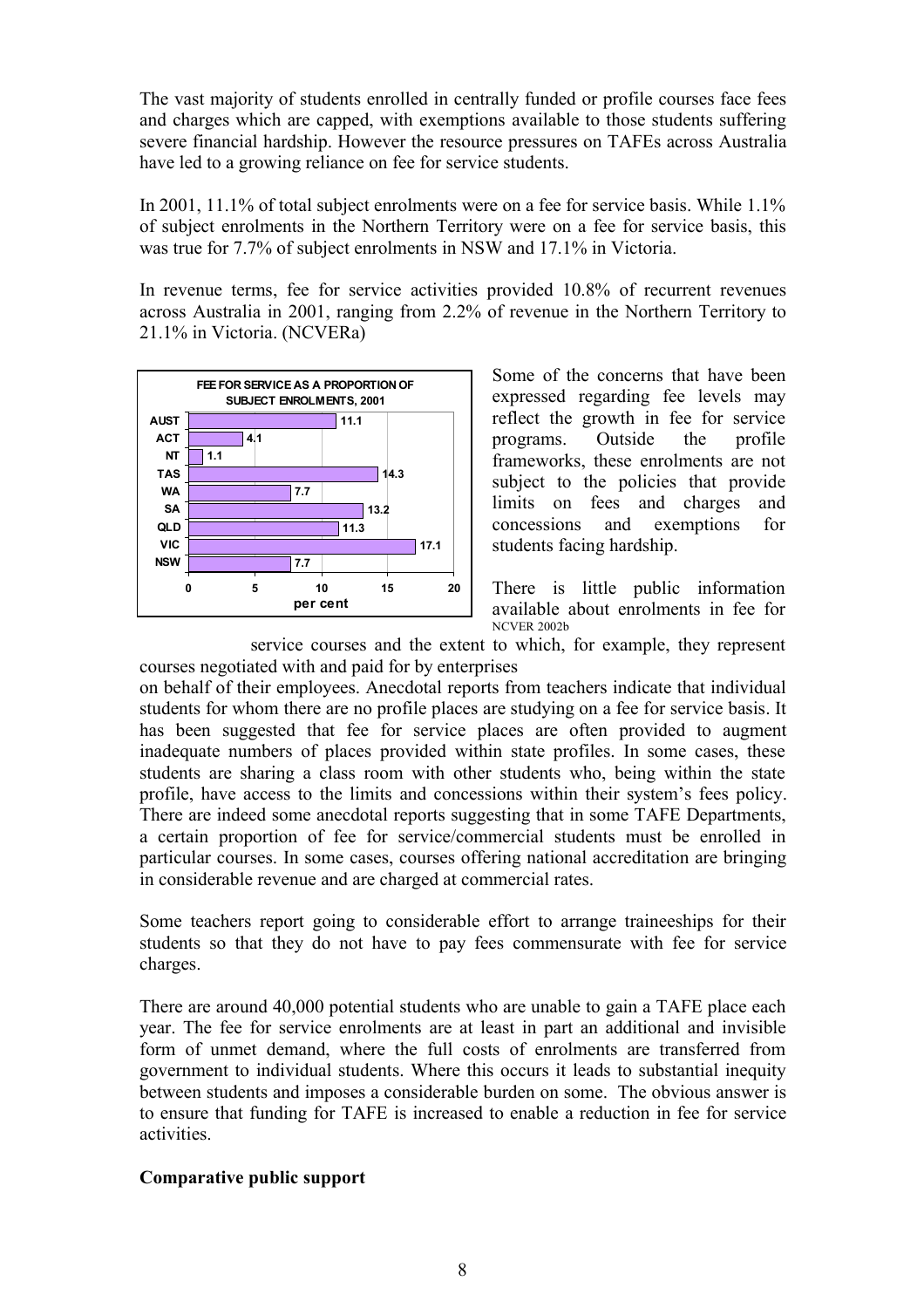For TAFE students, the average level of public subsidy of their study is 95% of course costs. The subsidy for the 10% of students who are equivalent full time was around \$7800 in 1997. The average student undertook 198 hours of study, paid average fees of \$100 and received a public subsidy of under \$2200 per annum.

The average undergraduate university student paid an average upfront HECS payment of around \$3150 in 1997, and received a public subsidy of 66% of course costs, or an average \$6150 per annum. The annual public subsidy ranged from \$2950 for Humanities courses to \$11,375 for Medicine. (Borthwick 1999)

The percentage of course costs met through public subsidy is higher in TAFE than in university. However, the average VET student receives a far lower amount of public subsidy than does the average undergraduate student.

## **Conclusion**

To the extent that there are issues about student fee levels in TAFE, it would appear to have more to do with the distribution of those fees and charges rather than the average or total levels.

In response to a Senate Question on Notice early this year, DEST indicated that 2.4% of those not undertaking vocational training identified cost as a reason for non participation, and 3.9% of non participants said they would have trained in the previous year if the cost had been lower. (SLC 2002)

At the same time, there are suggestions in some systems that materials and other charges have increased and are imposing financial pressures on students. In some systems, such additional charges are controlled and limited. More information is needed on the extent of these 'hidden' costs, and their levels for different types of courses.

It is perhaps worth reiterating that 90% of TAFE students study part time. It is worth noting also that some 23.8% of all students enrolled in Advanced Diploma/Diploma or Certificate courses receive financial support from their employer, whether they are enrolled at TAFE, private providers, university or school. (ABS 2001) There is unfortunately no differentiation of the levels of support by provider, since TAFE students are probably more likely to have an employment relationship than are undergraduate or school students. Of those students who are undertaking Certificate III or IV courses, the overwhelming majority of whom would be enrolled in TAFE, 37% report that they are receiving financial support from their employer. They may also be receiving government or other support.

Students enrolled on a fee for service basis, or individuals who have been unable to gain a TAFE place, fall outside the general access parameters established by state and territory policies in relation to fees.

The Commonwealth and state and territory governments have a responsibility to ensure that all Australians are able to access the education and training they need to participate as active citizens and workers. The AEU is opposed to the imposition of fees in TAFE. In the first instance, measures need to be implemented which address the existing inequities in costs and access.